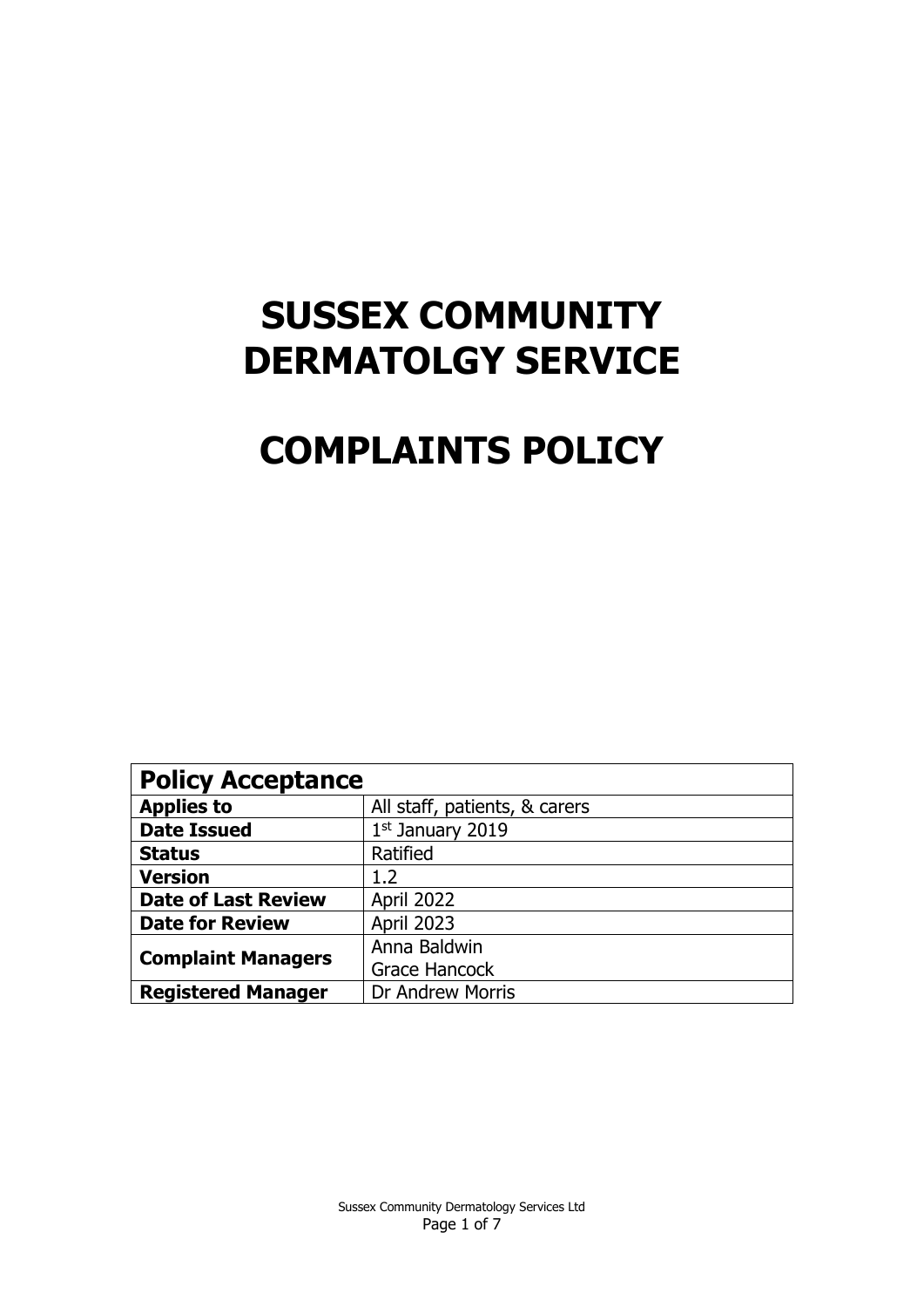| <b>Version</b> | <b>Date</b>                    | <b>Author</b>         | <b>Changes</b>                                                                                                                                                                                                                        |
|----------------|--------------------------------|-----------------------|---------------------------------------------------------------------------------------------------------------------------------------------------------------------------------------------------------------------------------------|
| 1.0            | Jan-2019                       | Dr Russell<br>Emerson | Policy creation                                                                                                                                                                                                                       |
| 1.1            | 25 <sup>th</sup> March<br>2022 | Grace Hancock         | Review record and contents page added.                                                                                                                                                                                                |
| 1.2            | 12 <sup>th</sup> April<br>2022 | Anna Baldwin          | Reviewed policy, added updated website<br>link to gov ombudsman services, added<br>additional complaint manager titles and<br>added that a deputy can acknowledge a<br>complaint on behalf of a complaints<br>manager to avoid delay. |

# **Contents**

| 5) COMPLAINTS RELATING TO SERVICES OR ISSUES RELATING TO OTHER     |  |
|--------------------------------------------------------------------|--|
|                                                                    |  |
| 6) VERBAL OR NON-FORMAL COMPLAINTS ABOUT SERVICES OR COMMISSIONING |  |
|                                                                    |  |
| 7) WRITTEN and FORMAL COMPLAINTS ABOUT SERVICES OR COMMISSIONING   |  |
|                                                                    |  |
|                                                                    |  |
|                                                                    |  |
|                                                                    |  |
|                                                                    |  |
|                                                                    |  |
| 13) HEALTH SERVICE COMMISSIONER (OMBUDSMAN) and LOCAL AUTHORITY    |  |
|                                                                    |  |
|                                                                    |  |
|                                                                    |  |
|                                                                    |  |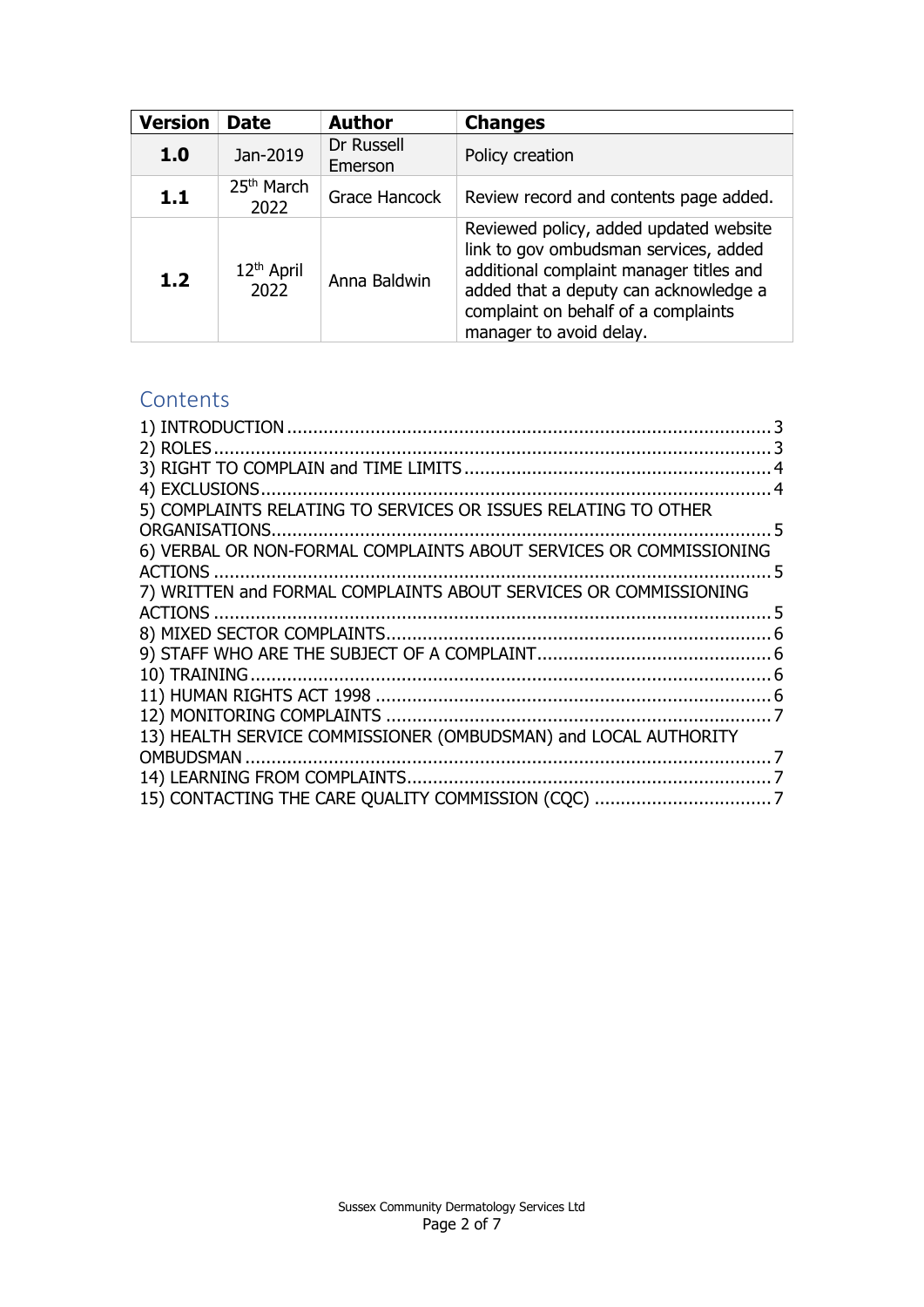# <span id="page-2-0"></span>**1) INTRODUCTION**

The Organisation aims to ensure that all the health and social care services it provides, commissions, contracts for and maintains are of the highest quality.

Good customer care is at the heart of the organisation's success. Complaints are an invaluable tool in ensuring the service aims are achieved and are an integral part of its quality and safety procedures.

The Organisation welcomes any complaints, comments, or suggestions for improvement as a positive tool in continuing self-improvement.

The Organisation is committed to resolving complaints in as timely, helpful, and informal way as possible. Making a complaint can be a difficult decision and the complainant may be anxious about how this will affect their future care. The Organisation guarantees that any care it provides will not be affected by any complaint that has been made.

Extra care will be taken to ensure that the most vulnerable of the services complainants are reassured that their concerns are listened to and acted upon. Fairness, kindness, impartiality, and speedy resolution will underpin all procedures. As part of its quality and safety ethos, the organisation believes that any expression of dissatisfaction requires a response.

Verbal or written; concerns about previous or new care – the service welcomes all comments.

#### <span id="page-2-1"></span>**2) ROLES**

All those involved within a complaint's situation have their own roles. The most common roles are set out below:

**Registered Manager** – ultimately responsible for complaints policy and administration within the Organisation. Main role is to ensure a robust policy and system is in place within the organisation. The final letter to the complainant in a formal complaint must always be signed by a Responsible Manager.

**Complaint Manager/s** – responsible for the management of all complaints and the complaints policy; procedures for handling and considering complaints; the point of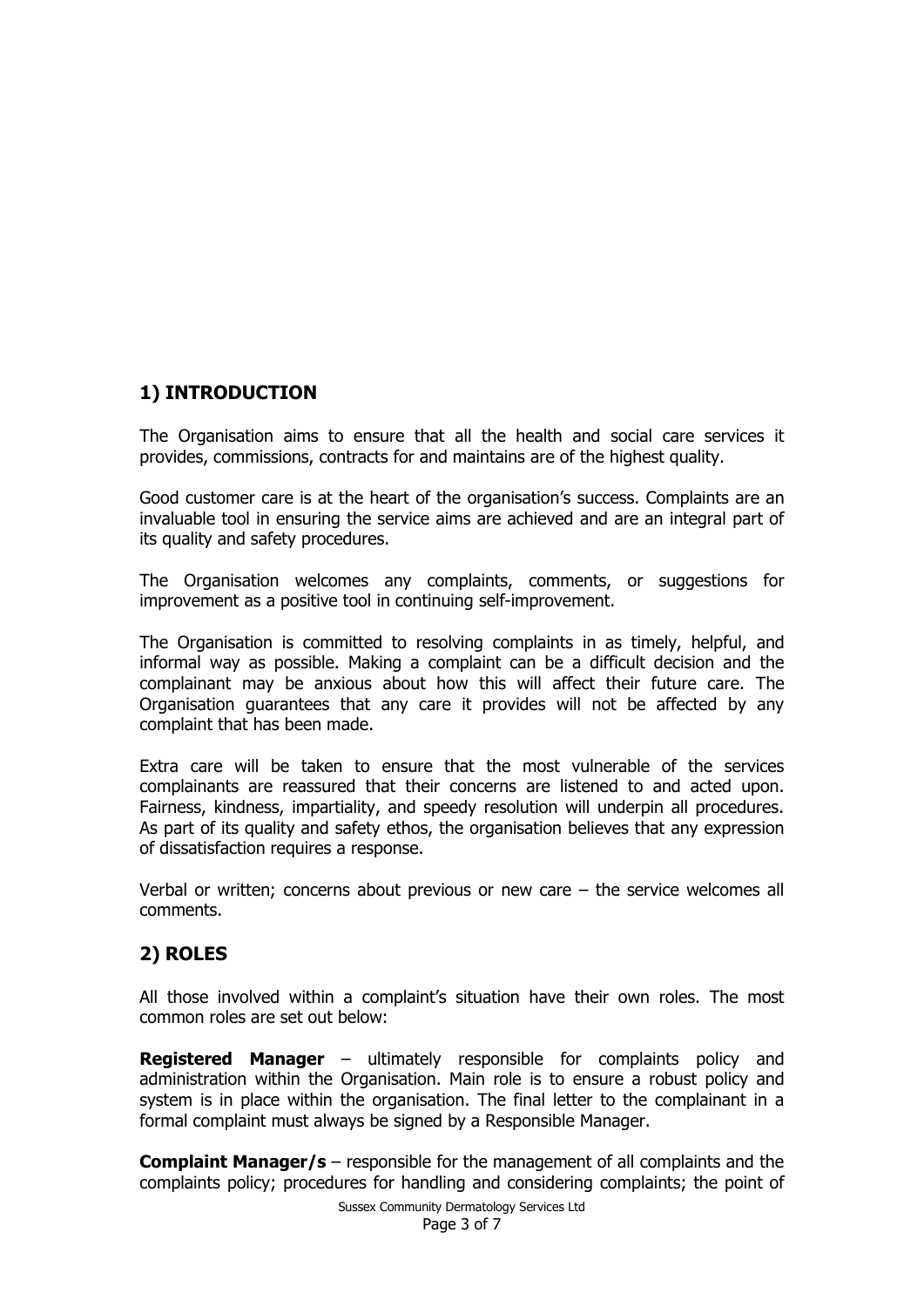contact for members of the public, primary care providers and staff seeking assistance with complaints.

**All staff** – responsible for informing patients how to make a complaint and supporting management activities with regards to investigation and development of an action plan following a complaint.

#### <span id="page-3-0"></span>**3) RIGHT TO COMPLAIN and TIME LIMITS**

The right to complain extends to all patients/client, former patients/clients, any person affected or likely to be affected by the decision of the organisation; any person who has the patient's consent to complain on their behalf i.e., MPs,

In respect of family doctor, dental, pharmacy or optical care the complainant/patient must be an existing or former patient of the practitioner who has arrangements with the Organisation to provide dermatology services.

Complainants regarding any issues must register a complaint within six months of the date of the incident or within six months of the date of discovering a problem.

Complaints regarding social services issues must be registered within one year of the date of the incident.

#### <span id="page-3-1"></span>**4) EXCLUSIONS**

Complaints cannot be considered, or further considered, under this policy to the extent that:

- the complainant has withdrawn the complaint.
- it repeats a complaint previously considered under the relevant complaints' procedures.
- the complaint relates solely to other NHS or Social Service bodies or primary care providers in respect of the exercise of their functions.
- the complaint is made by an employee in respect to any matter relating to their contract of employment.
- the complaint is made by an independent provider about any matter relating to arrangements made by the NHS.
- the complaint is a care standard complaint.
- the complaint relates to an issue previously investigated by the Healthcare Commission or Local Commissioner or proceedings have been commenced under section 59 of the Care Standards Act.
- criminal proceedings have been commenced in relation to the substance of the complaint in respect of social service issues.
- a complainant has stated in writing that s/he intends to take legal proceedings.
- a complaint about which the Organisation is taking, or proposing to take, disciplinary proceedings against a person who is the subject of the complaint in relation to the substance of the complaint.
- a complaint about the Organisation's alleged failure to comply with the Data Protection Act or Freedom of Information Act.
- complaints about private medical treatment provided in an NHS setting unless it relates to the Organisation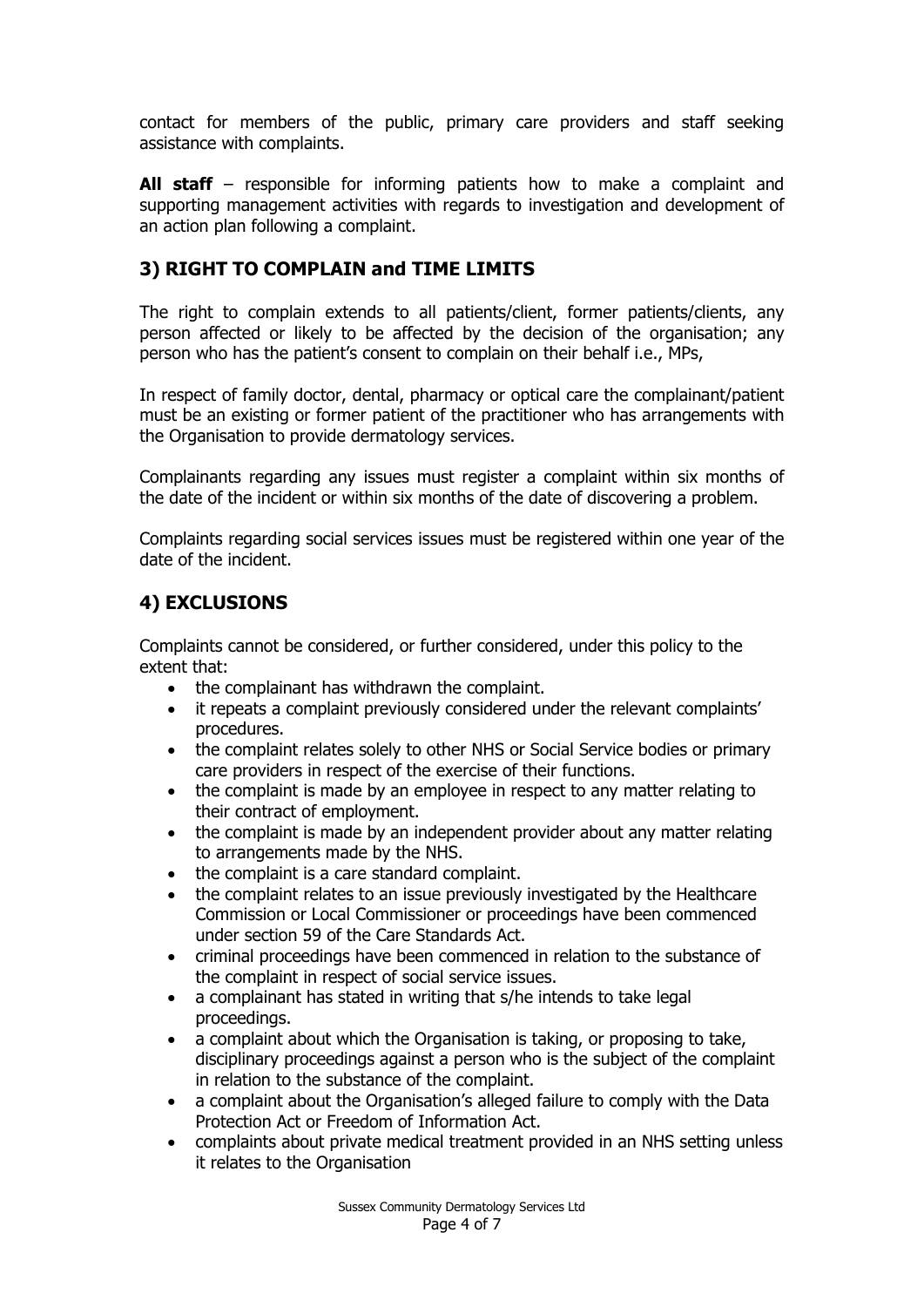#### <span id="page-4-0"></span>**5) COMPLAINTS RELATING TO SERVICES OR ISSUES RELATING TO OTHER ORGANISATIONS**

If the Organisation receives a complaint that, in whole or part, relates to another organisation it will, within ten working days of receipt of the complaint, ask the complainant if they wish details of the whole or relevant part of the complaint to be forwarded to the correct organisation and if so, do so within five working days of notification.

## <span id="page-4-1"></span>**6) VERBAL OR NON-FORMAL COMPLAINTS ABOUT SERVICES OR COMMISSIONING ACTIONS**

If a complainant wishes to make a verbal or non-formal complaint about the organisation, they will be directed to the Customer Services Manager/Complaints Manager.

Within twenty working days, the concern will be investigated and, if well-founded, action will be taken by the Complaints Manager. All findings and actions will be confirmed in writing to the complainant at the end of the investigation. The complainant has the right, at that time or at any time within the investigation period, to make a formal complaint if they are dissatisfied. Such complaints must be in writing, but assistance will be available to put the complaint in writing, if required.

## <span id="page-4-2"></span>**7) WRITTEN and FORMAL COMPLAINTS ABOUT SERVICES OR COMMISSIONING ACTIONS**

The Complaints Manager or deputy (if instructed by the complaints manager) will acknowledge all written complaints within two working days.

The complaint will be investigated as speedily and efficiently as possible. The response to the complaint will be provided, where possible, within twenty working days, or such longer time as agreed with the complainant. The response will summarise the nature and substance of the complaint, describe the investigation that has taken place; summarise its conclusions and detail any actions the service intends to take.

Written apologies will always be provided if merited. Conciliation, mediation or a meeting with the management team will also be offered to the complainant if appropriate.

The Responsible Manager or deputy will sign the letter and the complainant will be given details of how to refer the complaint for review to the relevant body if they remain dissatisfied and do not wish to return to the Organisation.

All letters will be sent by first class post and will always be marked 'Private & Confidential' or 'Personal'.

The CCG will be informed via monthly KPI reporting or annual clinical governance report with details of the complaint. Details of the complaint should be submitted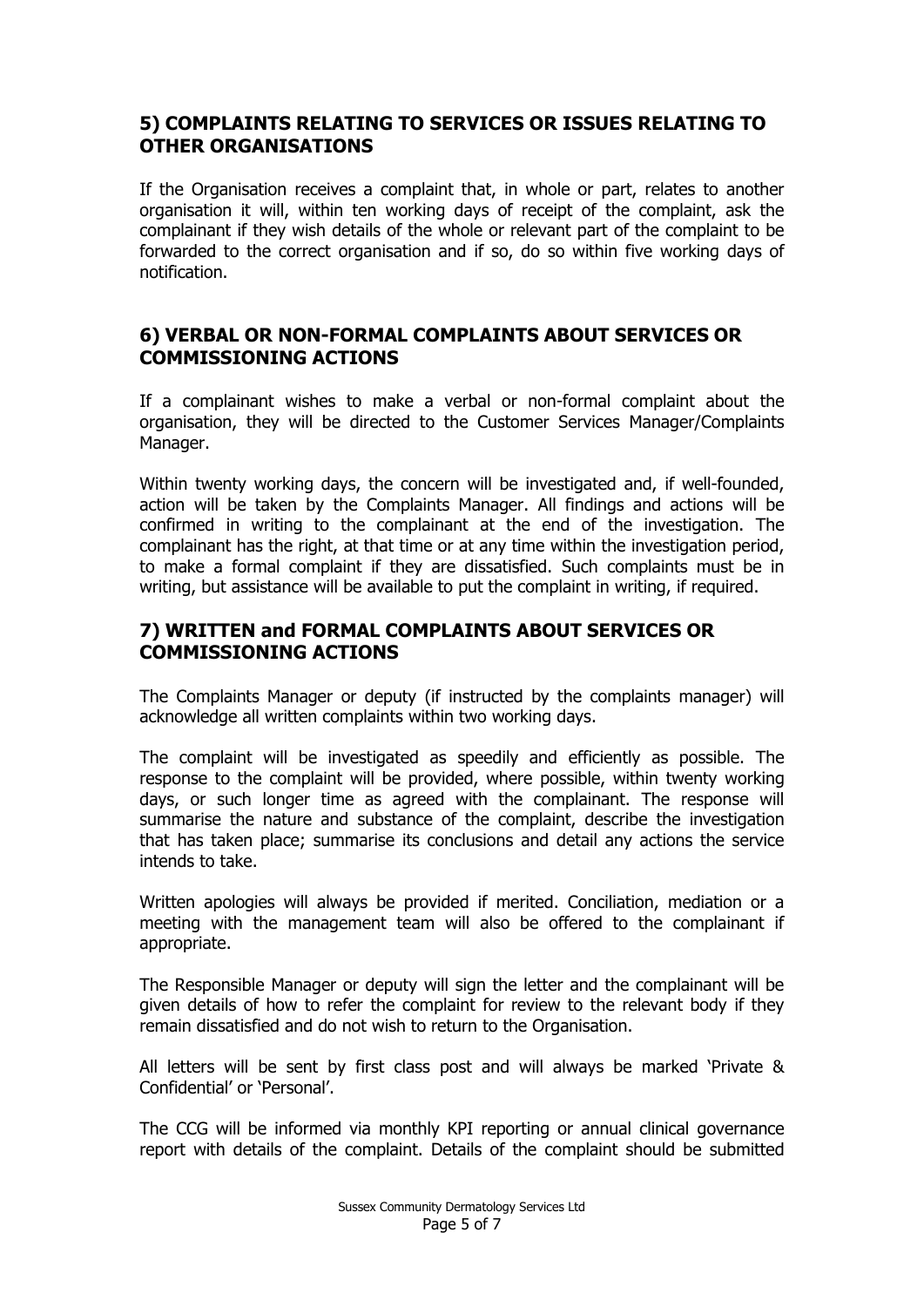direct to commissioning manager including the date the complaint is received, complaint summary and what action and outcome the service have undertaken.

## <span id="page-5-0"></span>**8) MIXED SECTOR COMPLAINTS**

If a complaint is received that involves the Organisation and another NHS provider, local council or primary care provider there will be full co-operation with all bodies to seek to resolve the complaint. Although each body must use their own complaints procedure every effort will be made to ensure that all matters of concern are addressed. Care will be taken to ensure confidentiality is maintained and permission to release information from individuals will be sought where appropriate.

## <span id="page-5-1"></span>**9) STAFF WHO ARE THE SUBJECT OF A COMPLAINT**

The Organisation, as an employer, will support staff who are involved in the complaints procedure.

The aim of the complaints procedure is to provide an opportunity to investigate fully and resolve a complaint as quickly as is sensible. The aim is to satisfy the complainant whilst being fair to staff.

Staff who are asked to provide information and/or written statements in order to respond to a complaint are entitled to seek support from their immediate manager, union, professional organisation etc., providing this does not radically affect laid down time limits.

Clinicians whose professional judgment is being questioned are advised to seek appropriate professional support. Again, laid down time limits must be adhered to where possible.

The Complaints Manager must be informed immediately if time limits are likely to be breached.

#### <span id="page-5-2"></span>**10) TRAINING**

Training is an integral part of running a successful complaints system. Ownership of the complaints policy, a good understanding of procedures and confidence in the system are the basis upon which this policy will be successfully implemented.

Relevant staff will receive basic complaints training and key staff will receive in-depth training on an ad-hoc basis. Supporting training in customer care covering communication skills and listening skills are available.

#### <span id="page-5-3"></span>**11) HUMAN RIGHTS ACT 1998**

Care must be taken to ensure that any allegations of breaches of the Human Rights Act are acted upon immediately. Upon receipt of such an allegation, the Complaints Manager will inform the Clinical Director. Legal advice will be sought as soon as possible.

Weblink: [Human Rights Act 1998](https://www.legislation.gov.uk/ukpga/1998/42/contents)